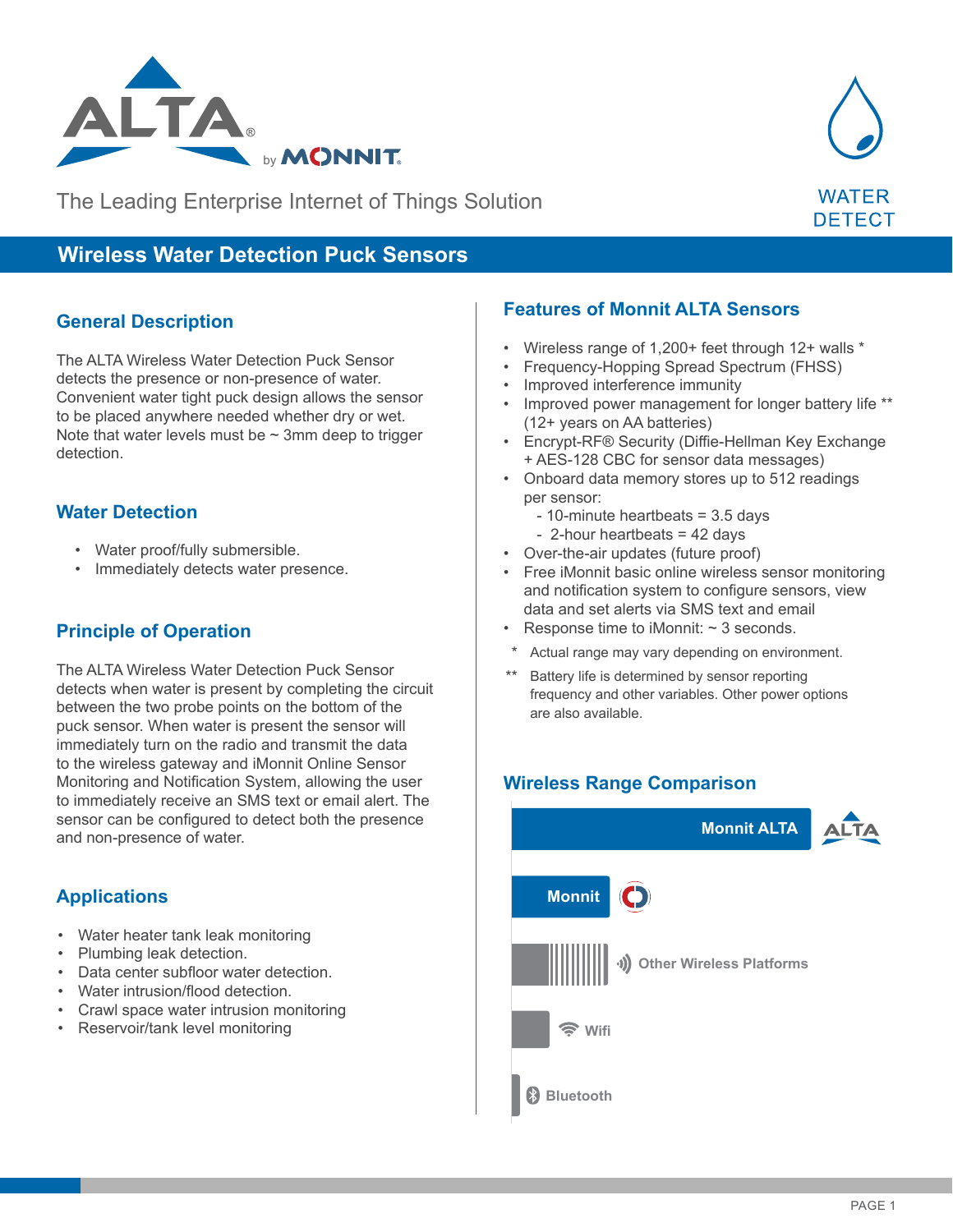



| <b>ALTA Commercial Wireless Water Detection Puck Sensor   Technical Specifications</b>                                                                                                                                                                                                                                                                                                                                                                                                               |                                                                                                                                                                                                      |
|------------------------------------------------------------------------------------------------------------------------------------------------------------------------------------------------------------------------------------------------------------------------------------------------------------------------------------------------------------------------------------------------------------------------------------------------------------------------------------------------------|------------------------------------------------------------------------------------------------------------------------------------------------------------------------------------------------------|
| Electronics supply voltage                                                                                                                                                                                                                                                                                                                                                                                                                                                                           | $2.0 - 3.8$ VDC                                                                                                                                                                                      |
| Current consumption                                                                                                                                                                                                                                                                                                                                                                                                                                                                                  | 0.2 µA (sleep mode), 0.7 µA (RTC sleep), 570 µA (MCU idle),<br>2.5 mA (MCU active), 5.5 mA (radio RX mode), 22.6 mA<br>(radio TX mode)                                                               |
| Max operating temperature range                                                                                                                                                                                                                                                                                                                                                                                                                                                                      | -18°C to 55°C (0°F to 130°F) *                                                                                                                                                                       |
| Optimal temperature range                                                                                                                                                                                                                                                                                                                                                                                                                                                                            | +10°C to +50°C (+50°F to +122°F)                                                                                                                                                                     |
| <b>Dimensions</b>                                                                                                                                                                                                                                                                                                                                                                                                                                                                                    | 75mm x 25mm x 30mm                                                                                                                                                                                   |
| <b>Water Protection</b>                                                                                                                                                                                                                                                                                                                                                                                                                                                                              | Completely sealed, water proof, fully submersible                                                                                                                                                    |
| Battery                                                                                                                                                                                                                                                                                                                                                                                                                                                                                              | 3.6V 1200 mAh Lithium (non-replaceable)                                                                                                                                                              |
| Typical battery life                                                                                                                                                                                                                                                                                                                                                                                                                                                                                 | 12+ years $**$                                                                                                                                                                                       |
| Integrated memory                                                                                                                                                                                                                                                                                                                                                                                                                                                                                    | Up to 512 sensor messages                                                                                                                                                                            |
| Wireless range                                                                                                                                                                                                                                                                                                                                                                                                                                                                                       | 1,200+ ft non-line-of-sight                                                                                                                                                                          |
| Security                                                                                                                                                                                                                                                                                                                                                                                                                                                                                             | Encrypt-RF® (256-bit key exchange and AES-128 CTR)                                                                                                                                                   |
| Weight                                                                                                                                                                                                                                                                                                                                                                                                                                                                                               | 7.6 ounces                                                                                                                                                                                           |
| Certifications<br>FC $\mathsf{CE}$ $\blacksquare$ $\blacksquare$ $\blacksquare$ $\blacksquare$ $\blacksquare$ $\blacksquare$ $\blacksquare$ $\blacksquare$ $\blacksquare$ $\blacksquare$ $\blacksquare$ $\blacksquare$ $\blacksquare$ $\blacksquare$ $\blacksquare$ $\blacksquare$ $\blacksquare$ $\blacksquare$ $\blacksquare$ $\blacksquare$ $\blacksquare$ $\blacksquare$ $\blacksquare$ $\blacksquare$ $\blacksquare$ $\blacksquare$ $\blacksquare$ $\blacksquare$ $\blacksquare$ $\blacksquare$ | 900 MHz product; FCC ID: ZTL-G2SC1 and IC: 9794A-<br>G2SC1. 868 and 433 MHz product tested and found to<br>comply with: EN 300 220-2 V3.1.1 (2017-02), EN 300 220-2<br>V3.1.1 (2017-02) and EN 60950 |

\* At temperatures above 100°C, it is possible for the board circuitry to lose programmed memory.

\*\* Battery life is determined by sensor reporting frequency and other variables.

## **Power Options**

The standard version of this sensor is powered by two replaceable 1.5 V AA sized batteries (included with purchase).

This sensor is also available with a line power option. The line powered version of this sensor has a barrel power connector allowing it to be powered by a standard 3.0–3.6 V power supply. The line powered version also uses two standard 1.5 V AA batteries as backup for uninterrupted operation in the event of line power outage.

Power options must be selected at time of purchase, as the internal hardware of the sensor must be changed to support the selected power requirements.